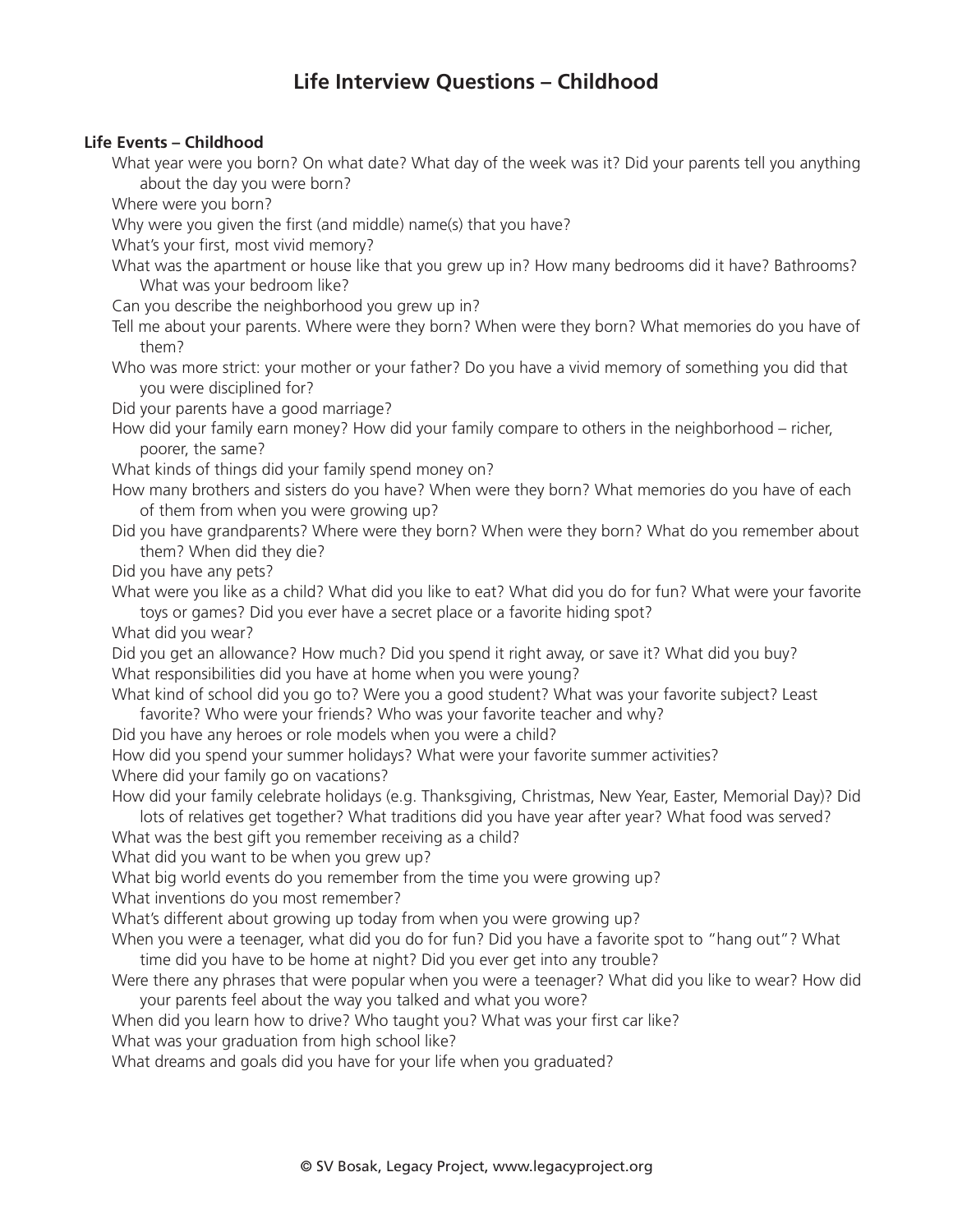# **Life Interview Questions – Adulthood, Identity**

#### **Life Events – Adulthood**

Did you go to university or college? How did you decide what you wanted to study? Did you serve in the military? What did you do and what kind of experience was it? How did you decide what you wanted to do with your life? How do you feel about that choice? What was your first job? What did you like or not like about it? What job did you do most of your life? What did you like most about it? Least? How did you meet your spouse? What did you like about him/her? How and when did you get engaged? When did you get married? How old were you? Where did you get married? What was your wedding like? What was the first big purchase you made with your spouse? What makes your spouse special or unique? How many children do you have? When were they born? How did you decide what to name each? What's your favorite story about each of your children? What is something funny or embarrassing one of your children said at an early age that you'll never forget? What's the most memorable family vacation you took? What do you remember about holiday celebrations? Is there one holiday memory that stands out for you? How did you feel about raising your children? What was the best part? The hardest part? What makes you proud of your children? How is my father/mother like me? Unlike me? What do you remember about me when I was born? What about when I was younger than I am now? What the best thing about being a parent? A grandparent?

#### **Identity**

Do you know the meaning of your family name? Are there stories about the origins of your family name? Have you ever had any nicknames as a child or as an adult? Where did they come from?

How are you like your mother? Unlike her? How are you like your father? Unlike him?

What was most important to your parents?

Do you feel you're like any of your grandparents? In what ways?

How are your children like you? Unlike you?

What do you think are your three best qualities? Your three worst?

Which do you think you have the most of: talent, intelligence, education, or persistence? How has it helped you in your life?

Do you have any special sayings or expressions?

What's your favorite book and why? What's your favorite movie and why?

Who are three people in history you admire most and why?

What have been the three biggest news events during your lifetime and why?

If you could travel into the future, would you rather see something that specifically relates to you, or

something that relates to the future of the country in general? Why?

If you could have three wishes, what would they be?

If you won \$1 million tomorrow, what would you do with the money?

What's the highest honor or award you've ever received?

What's the most memorable phone call you've ever received?

What's the best compliment you ever received?

What kinds of things bring you the most pleasure now? When you were a younger adult? A child? What things frighten you now? What frightened you when you were a younger adult? A child? What's the one thing you've always wanted but still don't have?

Do you feel differently about yourself now from how you felt when you were younger? How? What do you think has stayed the same about you throughout life? What do you think has changed?